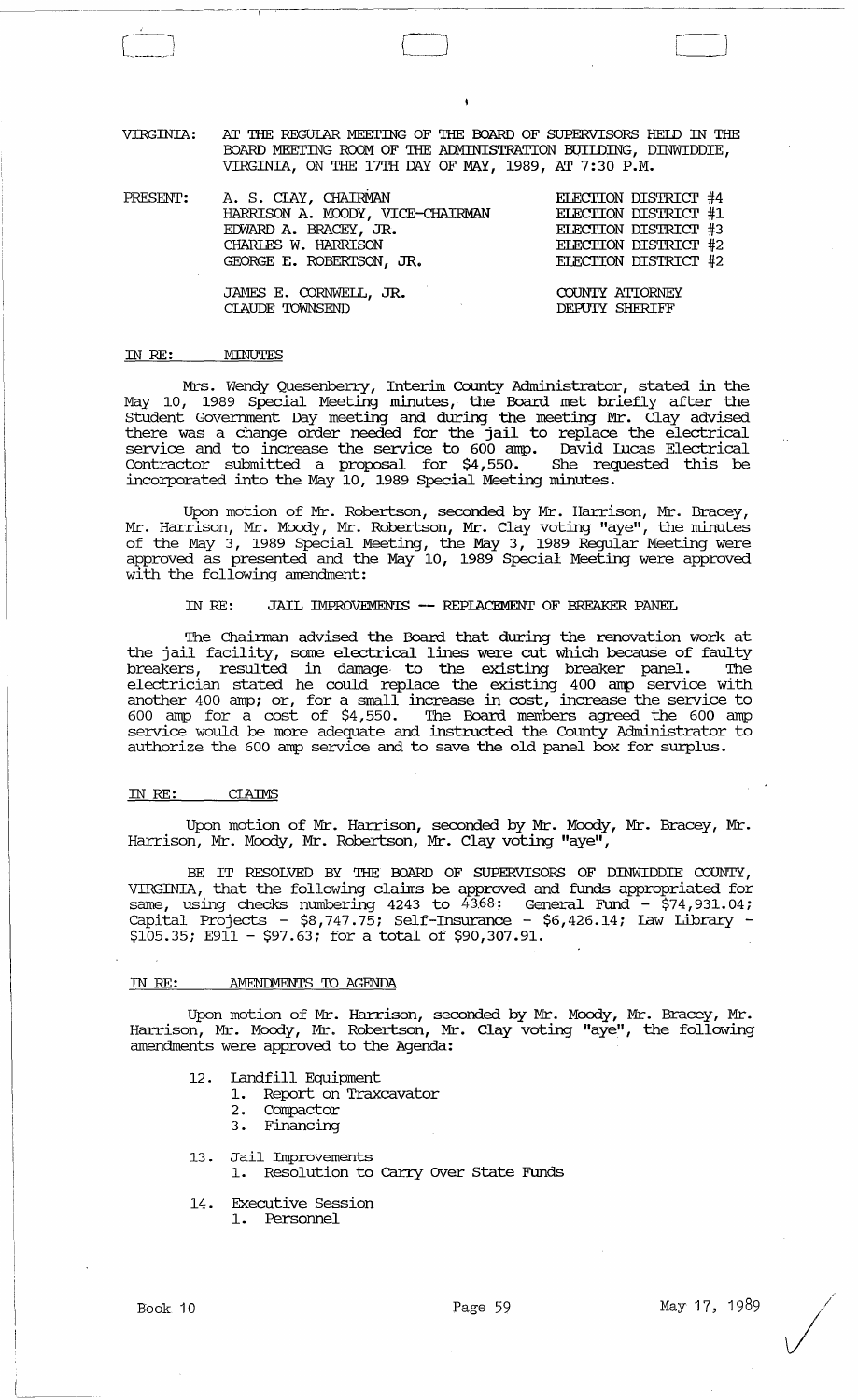#### **IN RE:** P-89-7 -- JAMES WYATT

'The vote at the May 3, 1989 meeting was tied 2 to 2 on the rezoning request of Mr. James Wyatt. Because all members were not present, it was automatically deferred until this meeting.

Attorney James Shannon, appeared before the Board on behalf of Mr. Wyatt. He advised Mr. Wyatt purchased the 15 acres in late February after conferring with County officials who advised Mr. Wyatt and Mr. Bain, his realtor, that there should be little problem with rezoning the property to B2 since there was other connnercial property located north and south of this parcel. Mr. Shannon stated Mr. Wyatt's intended purpose for this land is an automobile dealership, which is his current business. Mr. Wyatt is asking to be treated as others who have appeared before the Board requesting B2 zoning.

Mr. Harrison stated if Mr. Wyatt wanted to only put a car dealership on this property, he could do so with the property's present zoning. Mr. Harrison's concern was that Mr. Wyatt had not presented any plans to the Planning Commission for development of the 15 acres and it was located in front of the Dinwiddie Middle School.

Mr. Bracey stated the County Code calls for the rezoning of this property as presented and we should do this. No where in the Code does it state that the individual has to submit a development plan when the rezoning request is submitted.

Mr. Moody advised the Code states that any property can be rezoned and every piece of property is different because each has a certain entity and every prece or property is uniferent because each has a certain entity<br>about it due to the location throughout the County. He stated B2 zoning has approximately 40 different uses which is a wide range of uses for a piece of property. Mr. Moody said he had no problem with rezoning five acres or whatever Mr. Wyatt needs now and when he grows in the future to bring another request before the Board.

Mr. Bracey made the motion to grant P-89-7 Rezoning Application submitted by James L. Wyatt from Agricultural, General, District A-2 to Business, General, District B-2. 'There was no second. Mr. Bracey and Mr. Clay voting "aye"; Mr. Harrison, Mr. Moody, Mr. Robertson voting "no", P-89-7 submitted by James Wyatt is denied.

### IN RE: PUBLIC HEARING -- A-89-8 -- R. J. ENTERPRISES, INC.

'This being the time and place as advertised in the Progress-Index Newspaper on Wednesday, May 3 and" May 10, 1989, for the Board of supervisors to conduct a Public Hearing to consider an amendment to the zoning Ordinance.

Mr. R. J. Emerson, Director of Planning, presented an application submitted by R. J. Enterprises, Inc. to amend Section 22-196 of the Code of Dinwiddie County to allow as a pennitted use "Storage Warehouses with a Conditional Use Pennit" in Division 13, Shopping Center District, B-3. Permitted uses in Shopping Center District B-2 include the following:

- Retail commercial and service establishments serving the needs of the market area, including those uses ordinarily accepted as shopping center uses.

- A veterinary hospital, with a conditional use permit.

R. J. Enterprises has made this request to amend B-3 to allow the corporation the right to apply for a Conditional Use Pennit and Building pennit to construct "Storage Warehouses" on their B-3 property. If the request is approved, R. J. Enterprises will have to reapply to the Planning Commission and the Board for a Conditional Use Permit before they will be issued a building permit.

'The Planning Commission, at their April meeting, unanimously recommended approval of this request.

Mr. Rudy Hawkins and James Murphy, the stockholders of R. J. Enterprises, Inc., appeared before the Board. Mr. Hawkins presented his

 $\begin{array}{c} \alpha_1 \cdot \alpha_2 \cdot \alpha_3 \\ \alpha_1 \cdot \alpha_2 \cdot \alpha_3 \cdot \alpha_4 \cdot \alpha_5 \end{array}$ 

 $\omega$  , and  $\omega$  ,  $\omega$  $\frac{1}{2}$  .  $\frac{1}{2}$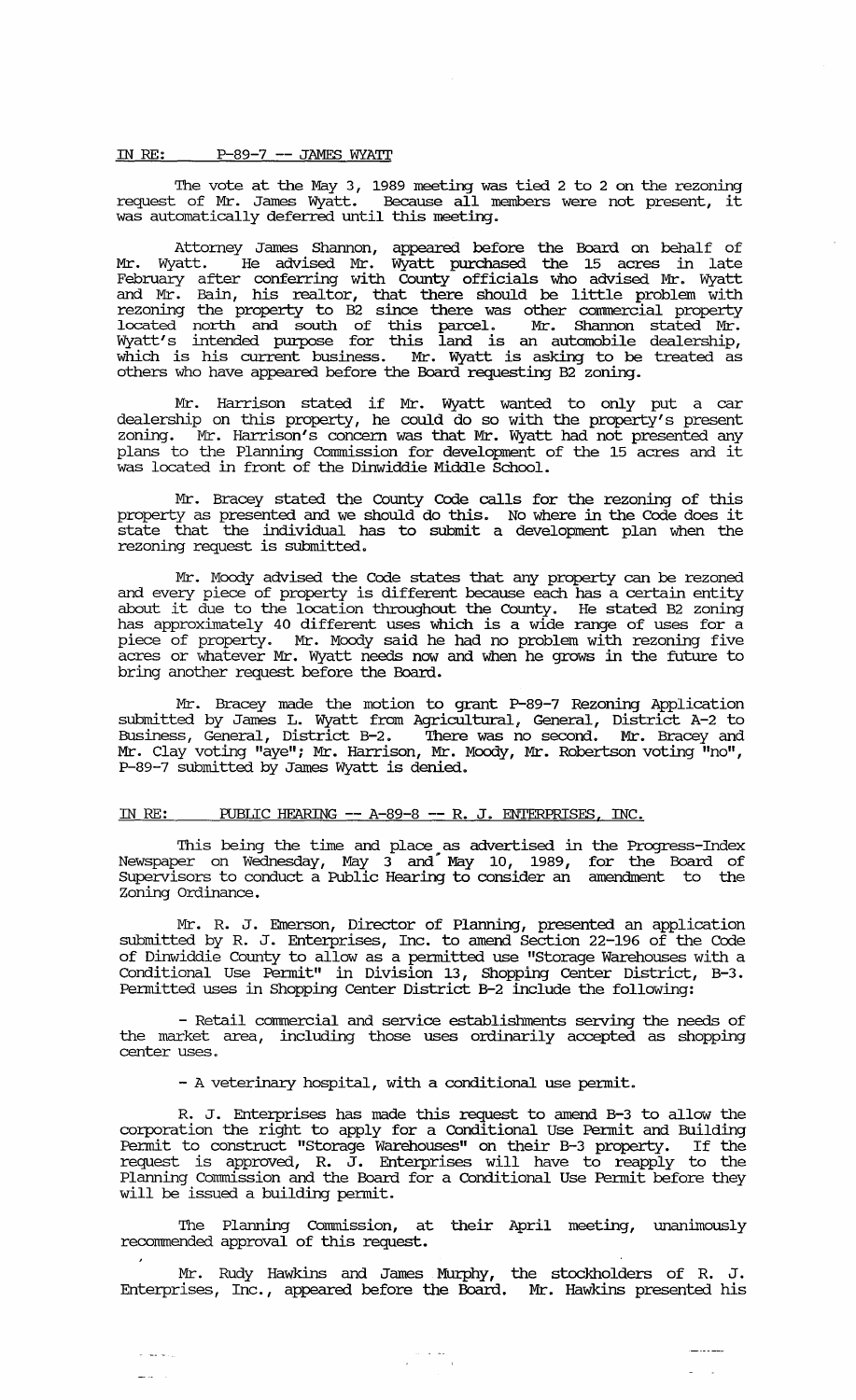plan for the property. He stated the mini-storage facility will have low density lighting, operating hours 7:00 a.m. to 7:00 p.m., with the area totally fenced in. Mr. Robertson asked if a wooden privacy fence could be erected as he had received a request from an adjacent property owner. Mr. Hawkins advised a wooden privacy fence will be erected at the property line blocking the view of adjacent property owners and presented Mr. Robertson with a statement from Russell Fencing authorizing them to erect the fence.

AND PARTNER.

No one spoke in opposition to the request.

Upon motion of Mr. Moody, seconded by Mr. Harrison, Mr. Bracey, Mr. Harrison, Mr. Moody, Mr. Robertson, Mr. Clay voting "aye",

BE IT ORDAINED BY THE BOARD OF SUPERVISORS OF DINWIDDIE COUNTY,<br>VIRGINIA, that Section 22-196 of the Code of Dinwiddie County, as previously adopted, be amended to add as a permitted use "Storage Warehouses with a Conditional Use Pennit" in Division 13, Shopping Center District, B-3, and in all other respects be reordained.

## IN RE: roBLIC HEARING **--** A-89-9 **--** SECTION 22-223

This being the time and place as advertised in the Progress-Index Newspaper on Wednesday, May 3 and May 10, 1989, for the Board of supervisors to conduct a Public Hearing to consider an amendment to section 22-223 of the Dinwiddie County Code to add as a permitted use "Generation and Cogeneration of Electricity" to Division 14, Industrial, General, District M-2.

Mr. R. J. Emerson, Director of Planning, presented the amendment. He stated the Staff is requesting this amendment to the County Code in order to accommodate current and future industrial prospects. Virginia Power has been directed by the S.C.C. to purchase power from the private sector and this has produced many congeneration projects in the Richmond-Petersburg area. Dinwiddie has been viewed by several projects and the County should be prepared to accommodate these tax-lucrative industries when they are going through the site-selection process. Therefore, he requested endorsement of the proposed amendment.

The Planning Commission unanimously recommended approval of this amendment at their April meeting.

Ms. Kay Winn requested a definition of generation and cogeneration electricity. Mr. Emerson explained that generation electricity is generally done by burning of something to produce steam and is the end user. Cogeneration is when someone from the private sector (host industry) produces electricity and sells it to the end user.

No one spoke in favor of the amendment; Ms. Kay winn spoke in opposition to the amendment.

Upon motion of Mr. Harrison, seconded by Mr. Robertson, Mr. Harrison, Mr. Moody, Mr. Robertson, Mr. Clay voting "aye", Mr. Bracey voting "no",

BE IT ORDAINED BY THE BOARD OF SUPERVISORS OF DINWIDDIE COUNTY, VIRGINIA, that the Dinwiddie County Code, as previously adopted, be amended to add as a permitted use "Generation and Cogeneration of Electricity" to Section 22-223, Division 14, Industrial, General, District M-2, and in all other respects be reordained.

## IN RE: roBLIC HEARING **--** P-89-3 **--** R. BEASLEY JONES

This being the time and place as advertised in the Progress-Index Newspaper on Wednesday, May 3 and May 10, 1989, for the Board of Supervisors to conduct a Public Hearing to consider a rezoning application submitted by R. Beasley Jones.

Mr. Moody requested to abstain from this issue due to a possible conflict of interest.

LJ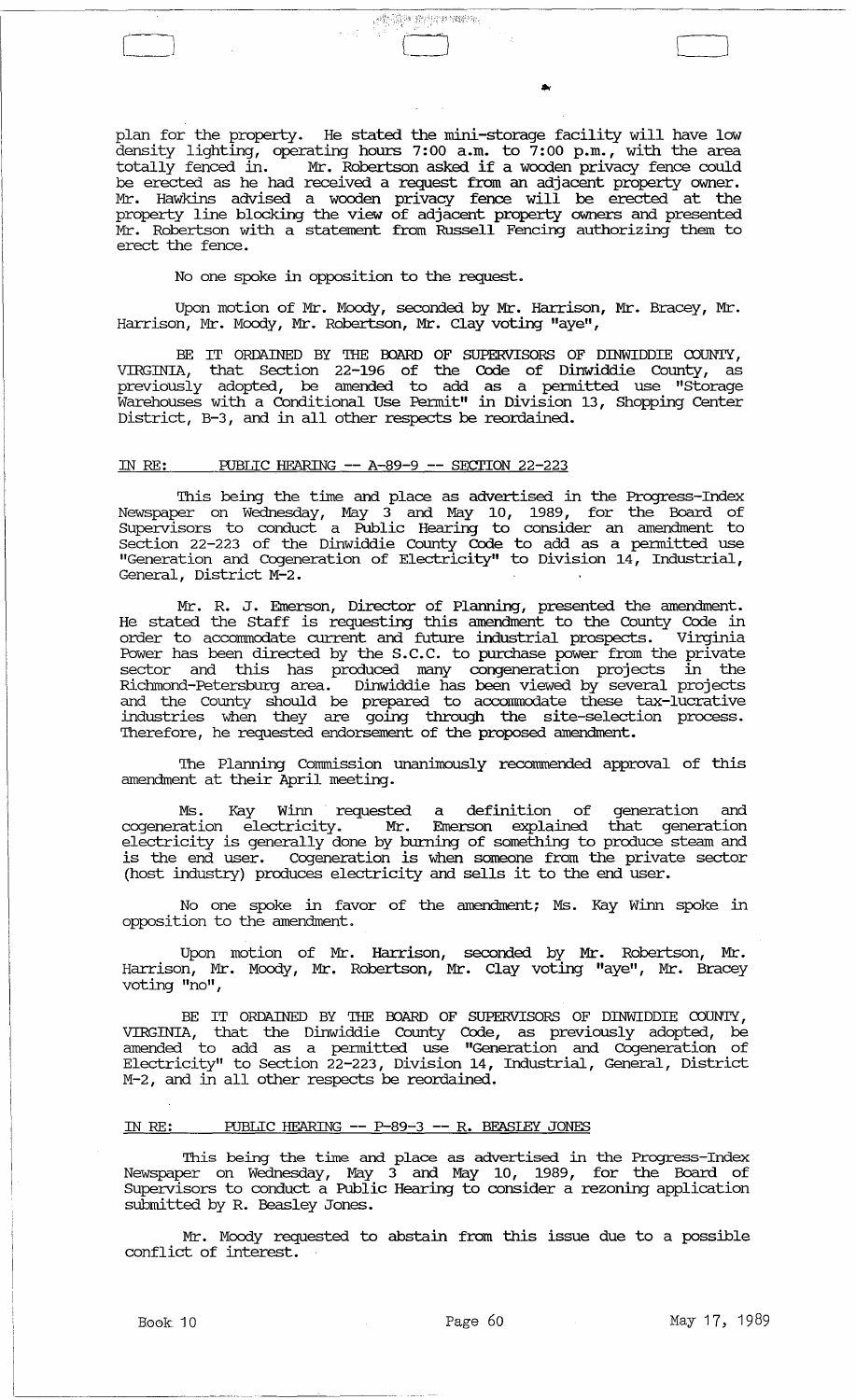Mr. R. J. Emerson, Director of Planning, presented the application. Mr. R. Beasley Jones has submitted an application to rezone land parcels 31-8 and 44-2 from Agricultural, General, District, A-2 to Agricultural, Rural Residential, District, A-R. The property is located in the Rowanty Magisterial District on state Route 627, north of Dinwiddie High School.

Agricultural, General, District, A-2 covers the portion of the County into which urban-type development could logically expand as the need occurs. As a general rule, it surrounds residential sections. Domestic water and sewage facilities, police and fire protection and other services necessary to accommodate urban-type development already exist in the district or can be economically extended as urbanization takes place. This district is established for the specific purpose of (1) providing for the orderly expansion of urban development into territory surrounding incorporated areas within or adjacent to the county; (2) confining such development to such locations as can feasibly be supplied urban-type facilities; and (3) discouraging the random scattering of residential, commercial, and industrial uses into the area.

Agricultural, Rural Residential, District A-R is to encourage continued agricultural and forest use, protect environmentally and ecologically sensitive areas and preserve the natural beauty of rural areas of the county where urban services (i.e., water and sewer mains, etc.) are not planned. At the same time, the district is intended to provide development flexibility by allowing for spacious residential development for those who choose to live in a rural environment. All subdivision proposals will be carefully reviewed prior to granting an A-R classification to ensure that the proposal is compatible with the surrounding environment and existing land uses. All County ordinances will be in full effect in this district. Should a central water/sewer system be constructed, it shall meet the minimum standards and requirements promulgated by the Dinwiddie County Water Authority and appropriate state regulatory agencies.

Mr. R. Beasley Jones, through his agent, Mr. Jerry Cook, of Cook and Associates Realty, Inc., has applied for a rezoning from A-2 to A-R in order to develop two acre lots with 200 feet of road frontage along State Route 627.

The reason given on the application for rezoning states that the changes are necessary in order to meet the demand of the home buying market for this area of the County; the developer would be able to price the two acre lots lower and that should be more affordable than the market for this area of the County; the two acre lots lower and that shallowable three acre minimum lot sizes.

In February of 1987, the Planning Commission approved a rezoning from Agricultural, A-2 to Agricultural, Rural Residential, A-R along State Route 627 north of Mr. Jones's property for Mr. William Walker. At that time, there existed no other fonn of relief for the parent tract ordinance under which Mr. Walker was constrained and he could not develop his property except for three - one acre lots; three - five acre lots; and one residual piece of property.

Since that time, the Planning Commission and the Board of SUpervisors have worked together and devised a new way of subdividing agricultural properties which allow for three acre lots with 300 feet of road frontage along a state maintained road. It was brought up at the time that the county did not wish to have strip development in agricultural areas and that was the main reason for the parent tract law. It was also felt that the parent tract law denied people who owned large pieces of land the right of developing their property.

Therefore, it was the consensus of the Board of SUpervisors and the Interacte, it was the consensus of the Board of supervisors and the<br>Planning Commission that it would be more fair to limit the use of the property by a size rather than a number of lots.

Mr. Emerson stated there were two ways to review this rezoning:

(1) The rezoning to Agricultural, Rural Residential, District A-R will limit the uses that are available to this property while it does allow for development in a smaller area of two acres, 200 feet of road frontage; it also does not allow mobile homes; will only allow single family dwellings; parks, play grounds, and recreation areas; schools -

 $\omega_{\rm{max}}=1$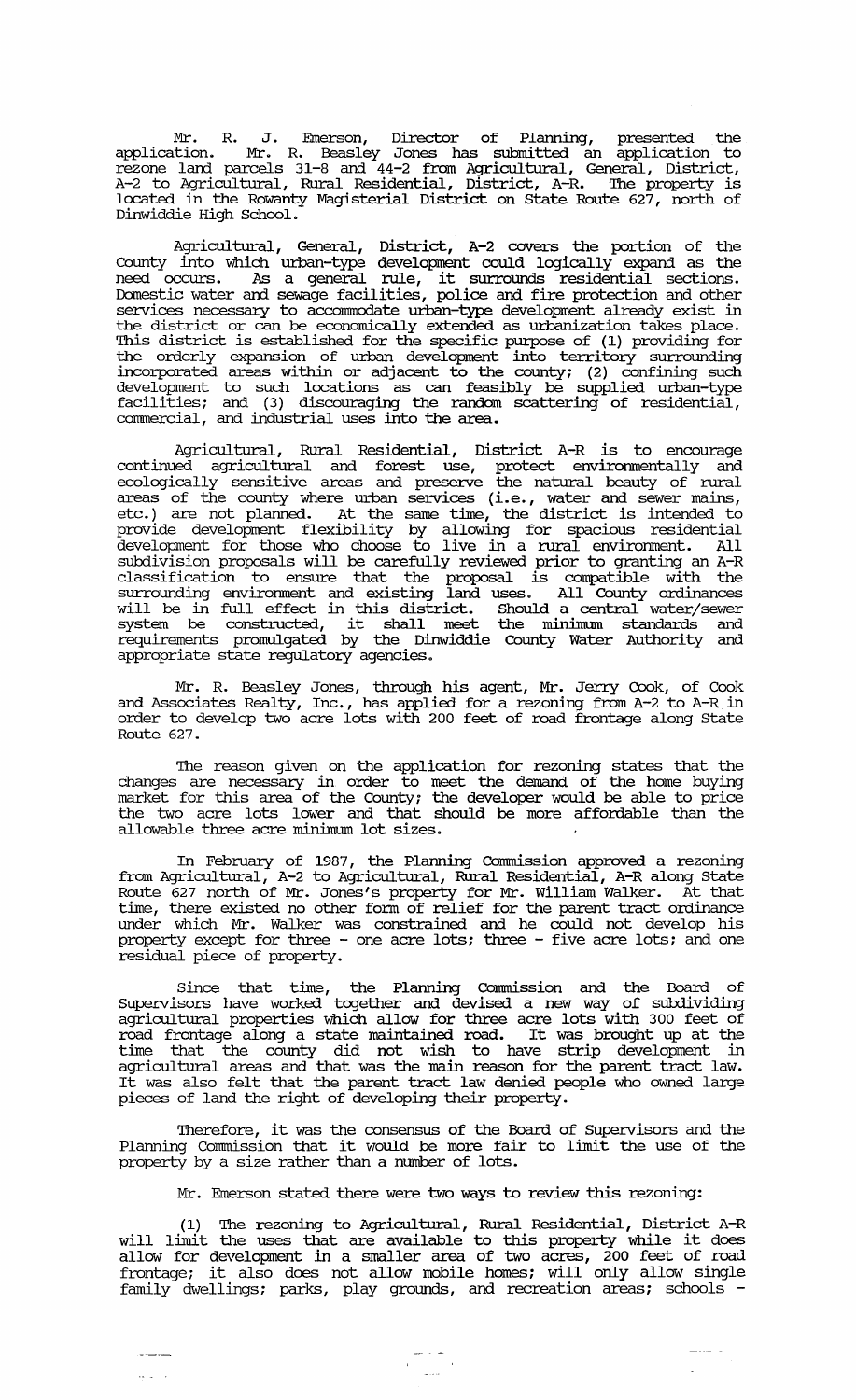private or public; churches; off-street parking as required; and accessory buildings as defined. This is quite a bit less than what is allowed in an Agricultural, A-2 area. Basically, it would allow development of this property with residential restrictions.

**AREA MARINESSA** 

 $\mathcal{L}(\mathcal{Y})$ 

 $\begin{array}{|c|c|c|c|c|}\hline \quad \quad & \quad \quad & \quad \quad \\ \hline \quad \quad & \quad \quad & \quad \quad \\ \hline \quad \quad & \quad \quad & \quad \quad \\ \hline \quad \quad & \quad \quad & \quad \quad \\ \hline \end{array}$ 

Mr. Jones only wants to rezone the road frontage and not the property behind the road frontage lots.

(2) The rezoning is a circumvention of the current existing subdivision and zoning ordinance.. Agricultural, Rural Residential basically is intended for areas that were in transition; which may be an arguable point whether or not this area is in transition. However, agricultural, rural residential is a subdivision zoning.

The Planning Commission, at its April meeting, was divided on this proposal. The problem seemed to have arisen over the mixed zones. When the vote was taken, there were three votes for approval, three votes for disapproval, and one abstention. Due to the tie vote, it was recommended as a denial.

Mr. Jerry Cook, of Cook & Associates Realty, Inc., and Mr. Ronald Gordon, Surveyor, met with Mr. Emerson and the plan confonns to all County . ordinances.

Ms. Pauline Gholson requested the new homes be of high caliber as this was a quiet, family oriented long standing neighborhood and this proposed subdivision is across the road.

Mrs. Anne Scarborough asked the Board to stick to their ordinances concerning Agriculture zoning for the entire County. If the Board rezoned this land it would have to rezone each request presented in the future. She urged the Board to consider what they wanted agricultural zoned land to stand for.

Mr. Harrison asked if the Board was violating the zoning ordinance to turn down some and approve others. Mr. Emerson advised each piece of property is judged individually as an independent piece separate from itself and each one has different characteristics. 'Ihe Board is not setting any precedence by approving or disapproving this particular piece.

Mr. Clay voiced his concern over the roads being maintained by the residents and not by the State.

After a lengthy discussion, Mr. Robertson requested to postpone their decision until the next meeting. Mr. Jones called for the Board to vote unless they had good reason.

Mr. Bracey made the motion to approve P-89-3 to rezone land parcel 31-8 and 44-2 from A-2 to A-R. There was no second. Mr. Bracey and Mr. Clay voted "aye"; Mr. Harrison and Mr. Robertson voted "no; Mr. Moody abstained. The motion failed.

#### IN *RE:* RESOLUTION TO REASSESS

Mrs. Wendy Quesenberry, Interim County Administrator, advised the State Code requires Counties to reassess every four years. The State does allow for an extension to six years and to be eligible for this extension, the Board would have to adopt a resolution asking for the extension to six years. At this time, it requires approximately 18 months to complete the general reassessment. In order to have the reassessment completed by December, 1991, it must be included in the 1990-91 budget which the cost is estimated to be between \$150,000 to \$200,000.

Mr. Harrison requested the Commissioner of the Revenue provide him with the costs and how much increase in assessment value the County will receive to see if it is feasible for the County to spend \$150,000 to reassess every four years or six years.

Mrs. Marston advised the 1986 general reassessment cost approximately \$100,000 which began in July, 1984 and took effect January 1, 1986. At that time there was an approximate 12% increase of assessment over six years. She advised Mr. Fred Forberg or· Mr. otha Fraher of the State Deparbnent of Taxation would corne talk to the Board and offer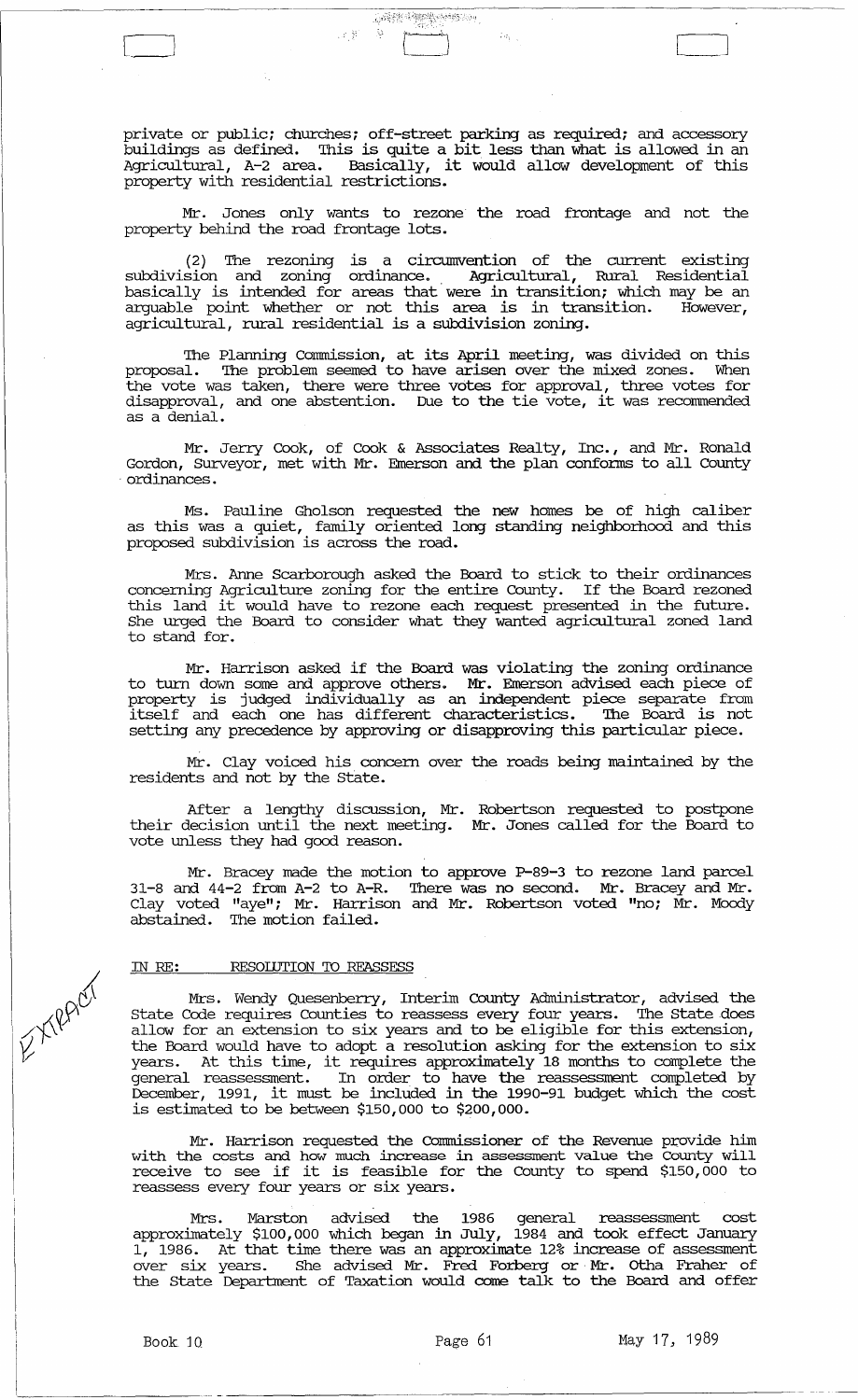suggestions and alternatives on general reassessment. instructed her to setup an appointment in June. The Board

Upon motion of Mr. Robertson, seconded by Mr. Harrison, Mr. Bracey, Mr. Harrison, Mr. Moody, Mr. Robertson, Mr. Clay voting "aye",

BE IT RESOLVED BY THE BOARD OF SUPERVISORS OF DINWIDDIE COUNTY, VIRGINIA, that the reassessment for Dinwiddie County will be done in six-year intervals in accordance with Section 51.8-3252, Code of Virginia.

# IN RE: CERTIFICATION COMMITTEE -- TERMS OF OFFICE

 $\diagup$  Mrs. Wendy Quesenberry, Interim County Administrator, advised the  $\gamma$  establishment of terms of office for the Certification Committee was postponed at the last meeting. The Certification Program does not give<br>any guidance in this area. She suggested staggered terms of 2, 3 and 4<br>year terms. When reappointed, the individual would serve a four year term.

> Upon motion of Mr. Bracey, seconded by Mr. Harrison, Mr. Bracey, Mr. Harrison, Mr. Moody, Mr. Robertson, Mr. Clay voting "aye",

> BE IT RESOLVED BY THE BOARD OF SUPERVISORS OF DINWIDDIE COUNTY,<br>VIRGINIA, that the terms of office for the Certification Committee be staggered terms of 2 years, 3 years and 4 years; and,

> BE IT FURIHER RESOLVED BY THE BOARD OF SUPERVISORS OF DINWIDDIE COUNTY, VIRGINIA, that the present Certification Committee serve the terms as listed below:

> > 2 year term from 9-7-88 to 9-7-90:

Mrs. Rennie Bridgeman, Sr. - District #1 Mrs. Ann Blazek - District #2 Mr. Raymond Ellis - District #3

3 year term from 9-7-88 to 9-7-91

Mr. Charles C. Crowder - District #2 Mr. Calvin Milton - District #2 Mr. William Bolte - District #4

4 year term from 9-7-88 to 9-7-92

Mrs. Minna Fisher - District #1 Mr. J. Kimbrough Jones - District #2 Mr. Harold M. Walker - District #3 Mr. William Tucker - District #4

Mr. Robertson advised Mr. Calvin Milton requested he be removed as a Certification Committee member. Mr. Robertson requested Dr. Richard Grenoble be appointed to replace Mr. Milton for the remainder of his term.

Upon motion of Mr. Robertson, seconded by Mr. Harrison, Mr. Bracey, Mr. Harrison, Mr. Moody, Mr. Robertson, Mr. Clay voting "aye", Dr. Richard Grenoble was appointed to se:rve the unexpired term of Mr. Calvin Milton, expiring September 7, 1991.

### IN RE: BINGO AND RAFFLE PERMIT -- DEWITT, DINWIDDIE, ROCKY RUN ATHIEI'IC ASSOCIATION

Upon motion of Mr. Bracey, seconded by Mr. Harrison, Mr. Bracey,<br>Mr. Harrison, Mr. Robertson, Mr. Clay voting "aye", Mr. Moody had stepped<br>out of the room, the following resolution was adopted:  $\mathcal{A}$  Mr. Harrison, Mr. Robertson, Mr. Clay voting "aye", Mr. Moody had stepped (1) Mr. Harrison, Mr. Robertson, Mr. Clay voting "aye", New York out of the room, the following resolution was adopted:

WHEREAS, the DeWitt, Dinwiddie, Rocky Run Athletic Association has submitted an application for a Bingo and Raffle Permit for Calendar Year 1989; and

WHEREAS, DeWitt, Dinwiddie, Rocky Run Athletic Association meets the requirements as set out in Section 18.2-340.10 of the Code of Virginia and has paid the Ten Dollar (\$10.00) application fee.

والمستردان ومنجر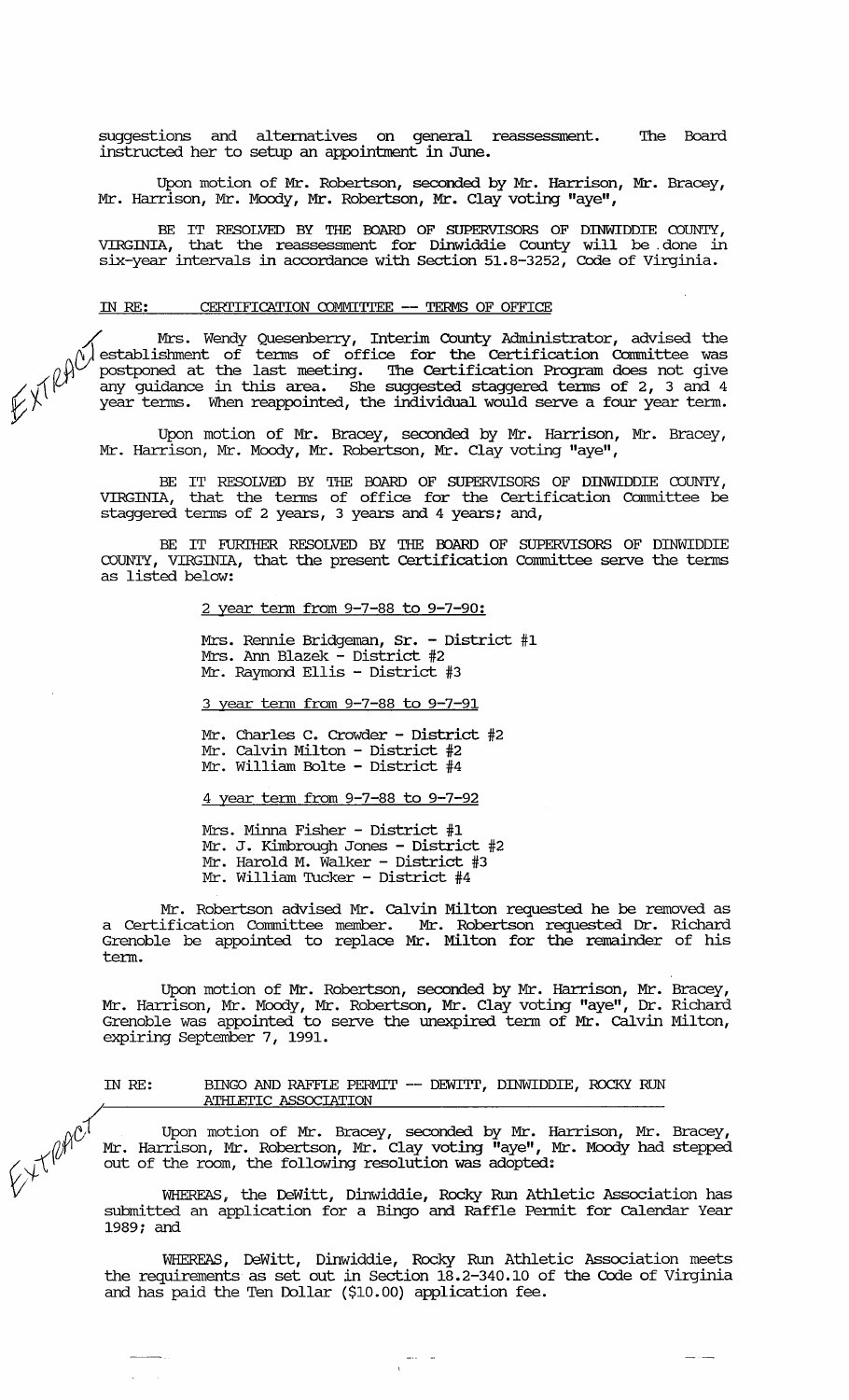NOW THEREFORE BE IT RESOLVED BY '!HE OOARD OF SUPERVISORS OF DINWIDDIE COUNTY, VIRGINIA, that DeWitt, Dinwiddie, Rocky Run Athletic Association be granted a Bingo and Raffle Pennit for the calendar Year 1989. '

 $\begin{pmatrix} 1 & 0 & 0 \\ 0 & 0 & 0 \\ 0 & 0 & 0 \end{pmatrix}$ 

।<br>প্রকাশ প্রাপিক্ত একেই দেৱ

#### IN RE: IANDFILL EQUIFMENT

Mr. "Spike" Wells, Acting Director of Sanitation, advised the ./ Traxcavator was down and it was costing \$100 per hour to contract the work The contract the work out. Mr. Wells advised a trash compactor was needed. He advised most of the Landfills in surrounding areas have a compactor and are very satisfied with it. He suggested the tractor be repaired to have

The Interim County Administrator advised even though the County has to go out on bid, Mr. Wells had received two quotes wherein a compactor would cost approximately \$170,000; and a tractor would cost approximately \$230,000.

Upon motion of Mr. Bracey, seconded by Mr. Robertson, Mr. Bracey, Mr. Harrison, Mr. Moody, Mr. Robertson, Mr. Clay voting "aye", the county Administrator is authorized to pursue procurement of a compactor on a rental basis until bids are received.

The County Administrator advised that when the Trash Truck was approved, she would like to purchase under the existing lease agreement the County has with Signet Bank. The Bank is watching the market in order to lock in the best interest rate. If this should fall before July 1, she would like to have the authorization to let the Bank lock in on an interest rate, payments to begin in the next budget year.

Upon motion of Mr. Bracey, seconded by Mr. Harrison, Mr. Bracey, Mr. Harrison, Mr. Moody, Mr. Robertson, Mr. Clay voting "aye",

BE IT RESOLVED BY THE BOARD OF SUPERVISORS OF DINWIDDIE COUNTY, VIRGINIA, that the County Administrator is authorized to lock in an interest rate with Signet Bank for the purchase of a trash truck under the existing lease purchase agreement.

#### IN RE: JAIL IMPROVEMENTS - FUNDING

Upon motion of Mr. Robertson, seconded by Mr. Moody, Mr. Bracey, Mr. Harrison, Mr. Moody, Mr. Robertson, Mr. Clay voting "aye",

WHEREAS, the 1988 General Assembly appropriated \$89,000 towards the construction/renovation of the jail facility; and

WHEREAS, those funds have not been requested because the renovation work has not been completed; and

WHEREAS, the contract has been awarded and construction should be completed in FY 89-90;

NOW THEREFORE BE IT RESOLVED THAT '!HE OOARD OF SUPERVISORS OF DINWIDDIE COUNTY, VIRGINIA requests the Department of Corrections to carry over the \$89,000 appropriated for the Dinwiddie County Jail Facility to the second year of the biennium, FY 89-90.

#### IN RE: EXECUTIVE SESSION

Upon motion of Mr. Harrison, seconded by Mr. Bracey, Mr. Bracey, Mr. Harrison, Mr. Moody, Mr. Robertson, Mr. Clay voting "aye", pursuant to section 2 .1-344 (1) of the Virginia Freedom of Infonnation Act, the Board moved into Executive Session at 9:45 p.m. to discuss personnel matters. A vote having been made and approved, the meeting reconvened into Open Session at 10:15 p.m.

#### IN RE: BUDGET WORK SESSION

Mrs. Wendy W. Quesenberry, Interim County Administrator, presented the Board with a copy of the proposed 1989-90 budget. After reviewing the

EXTRACT